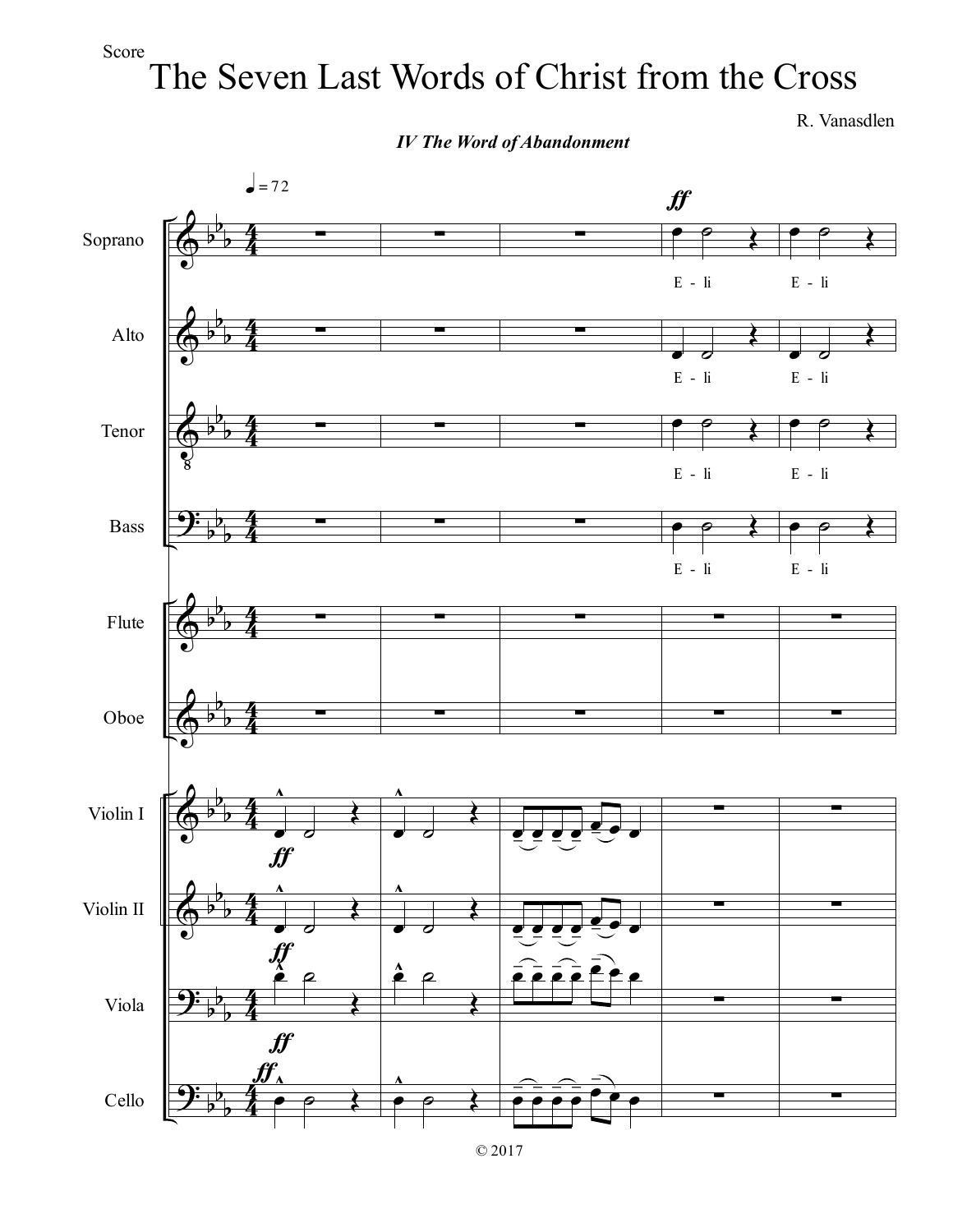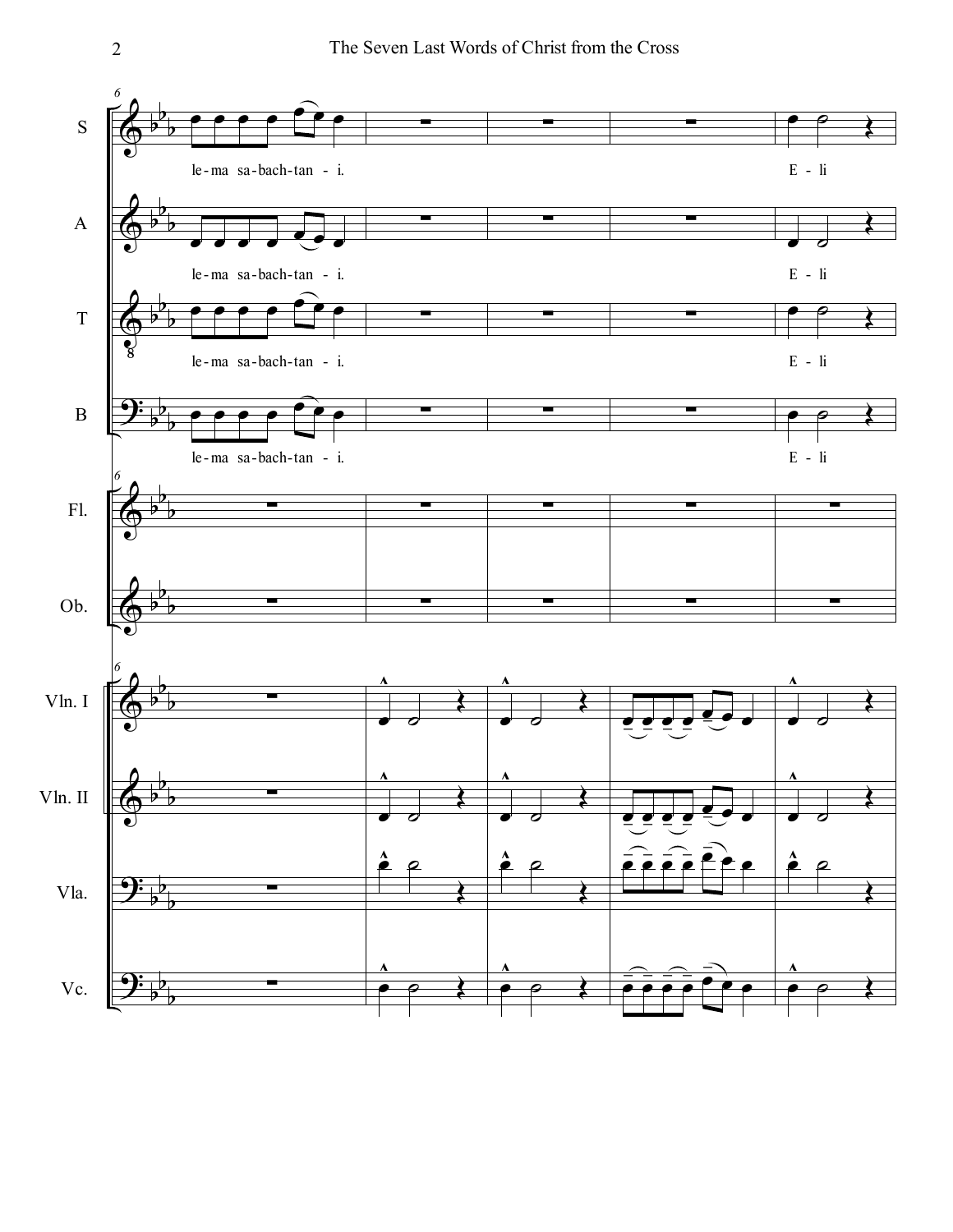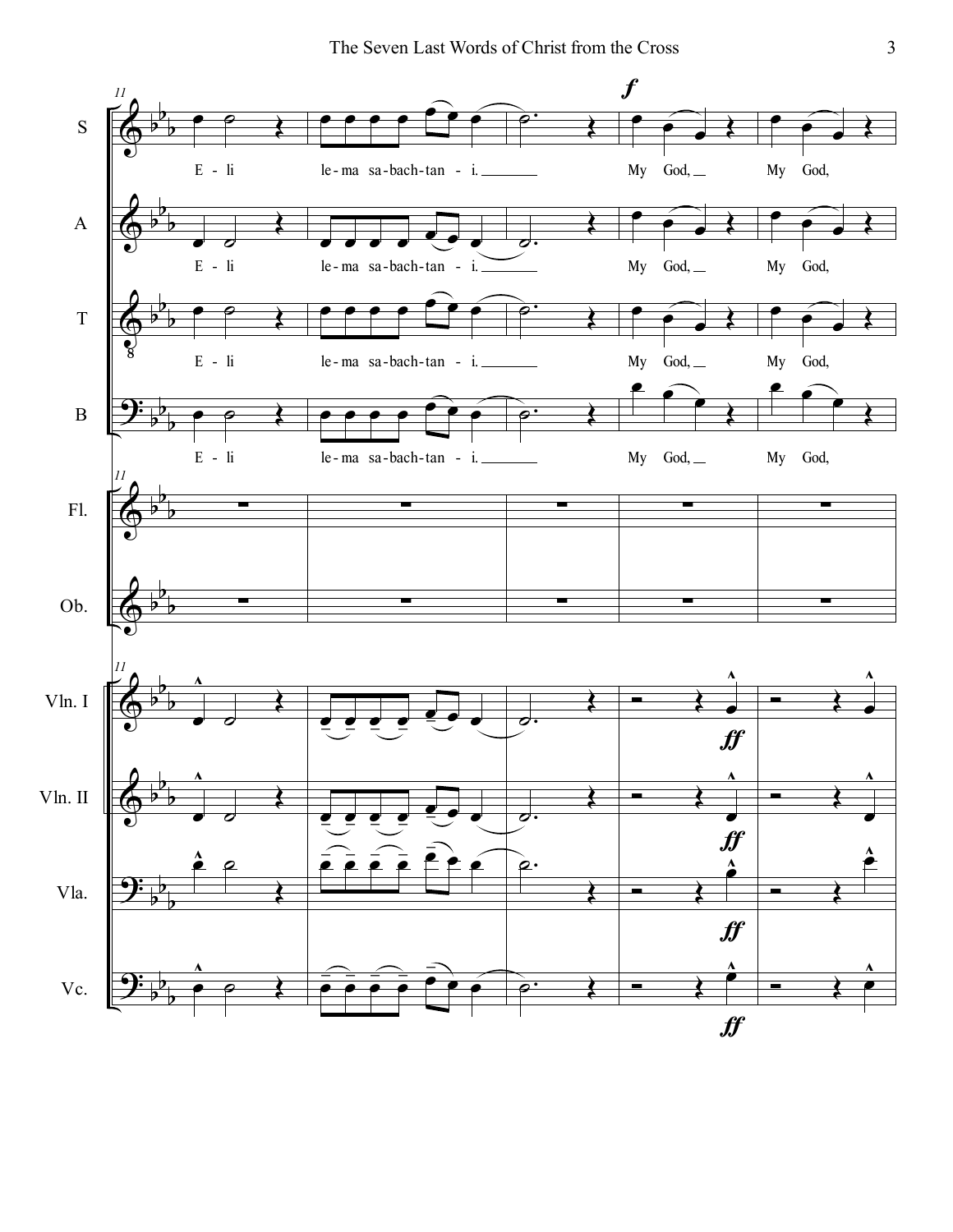

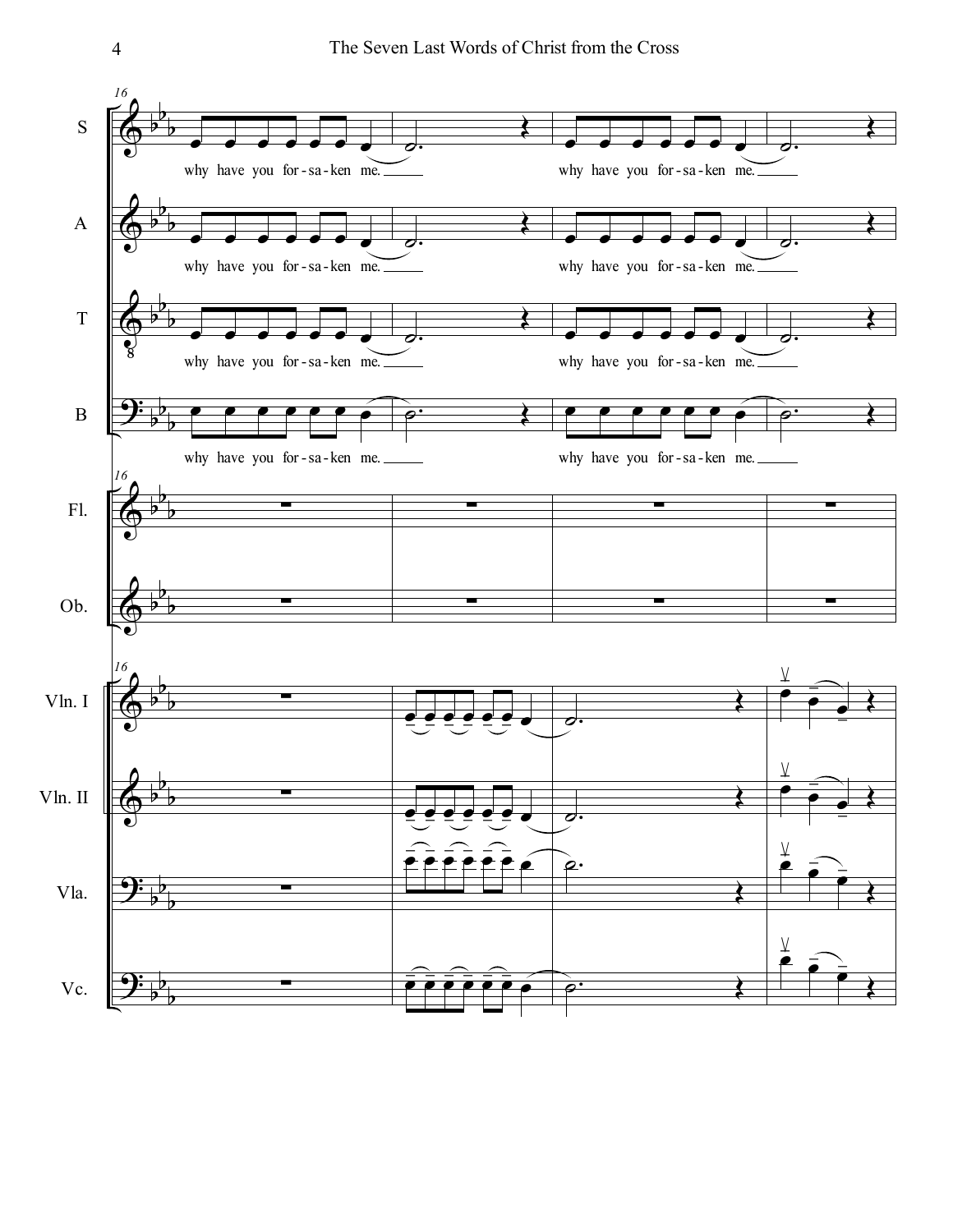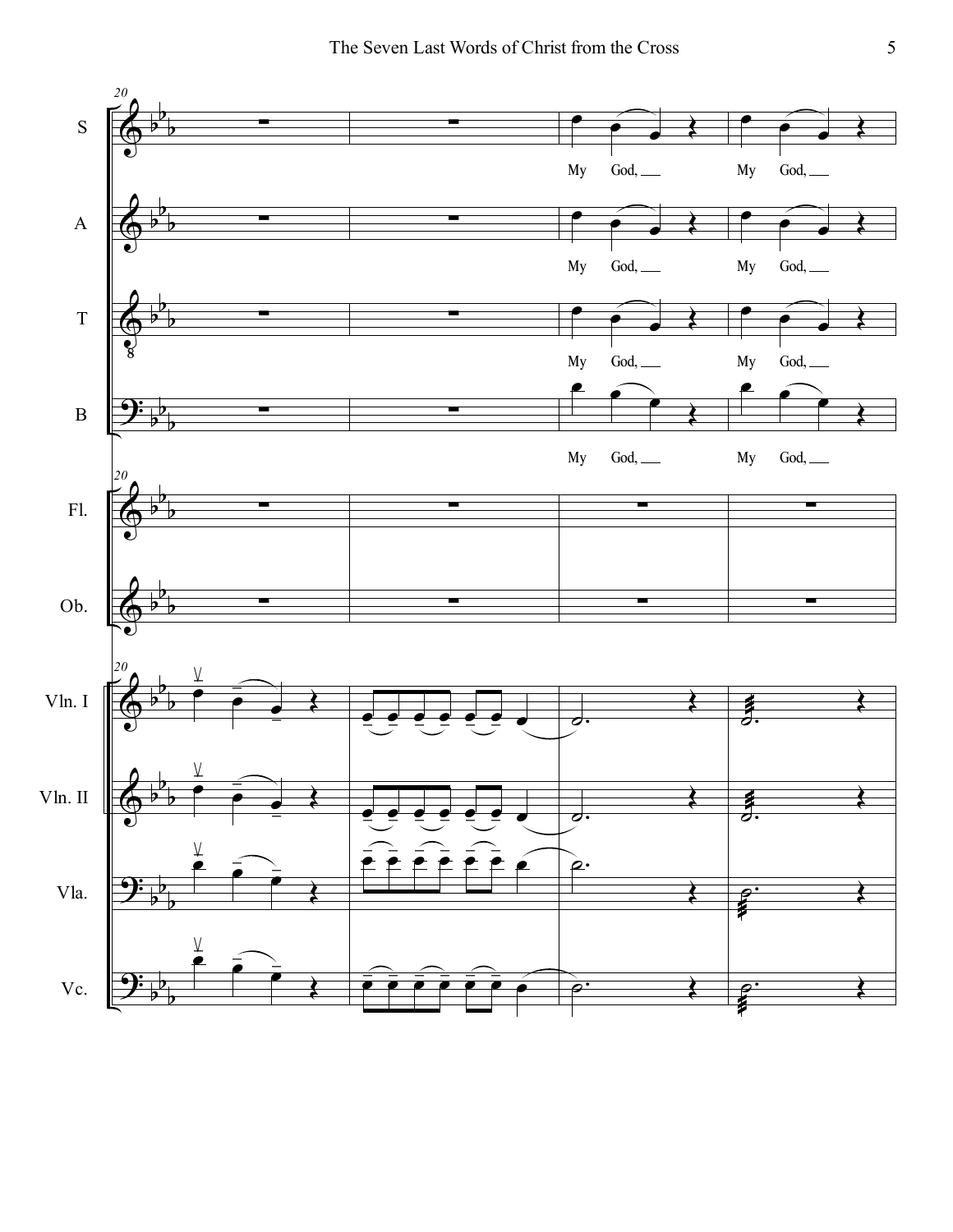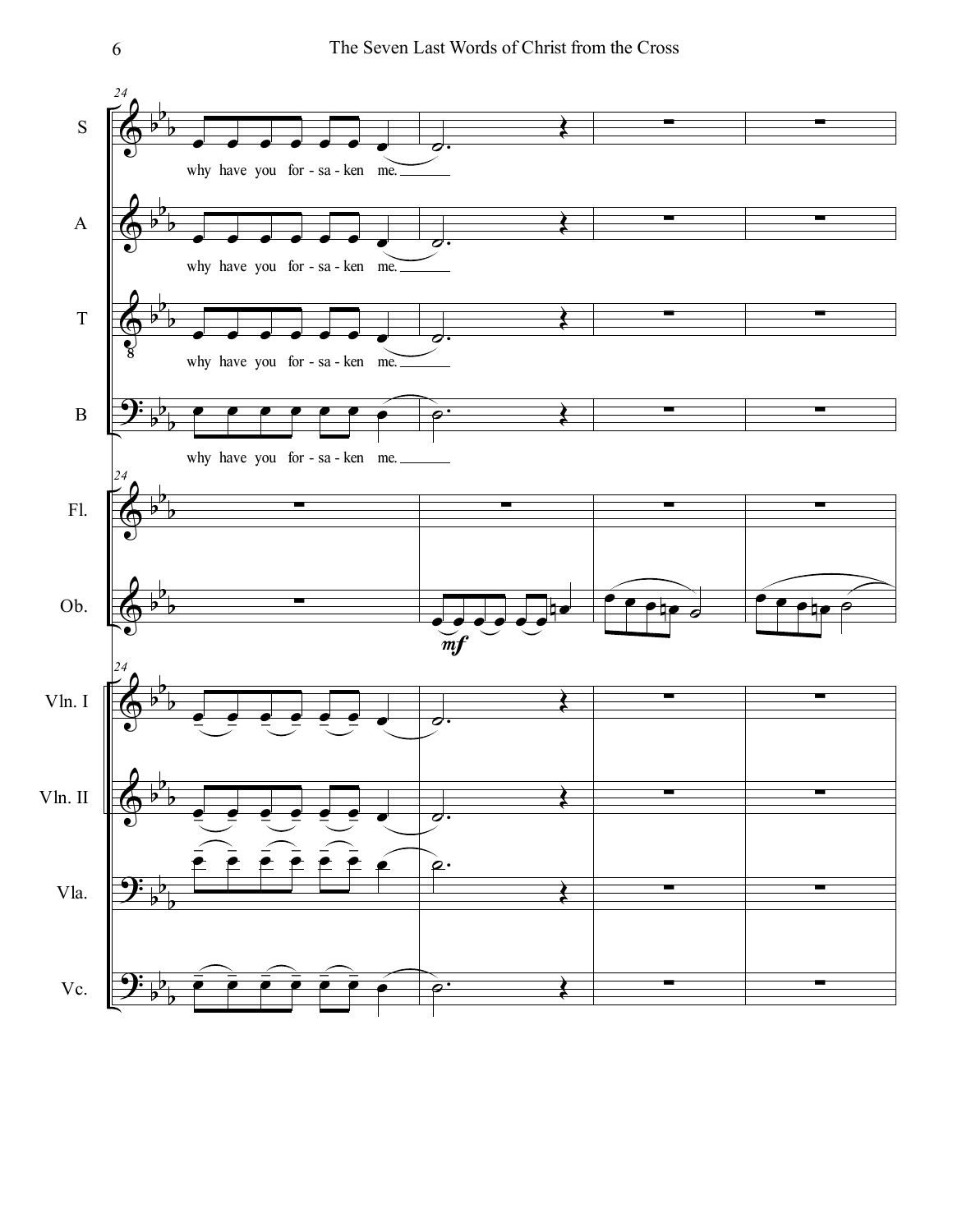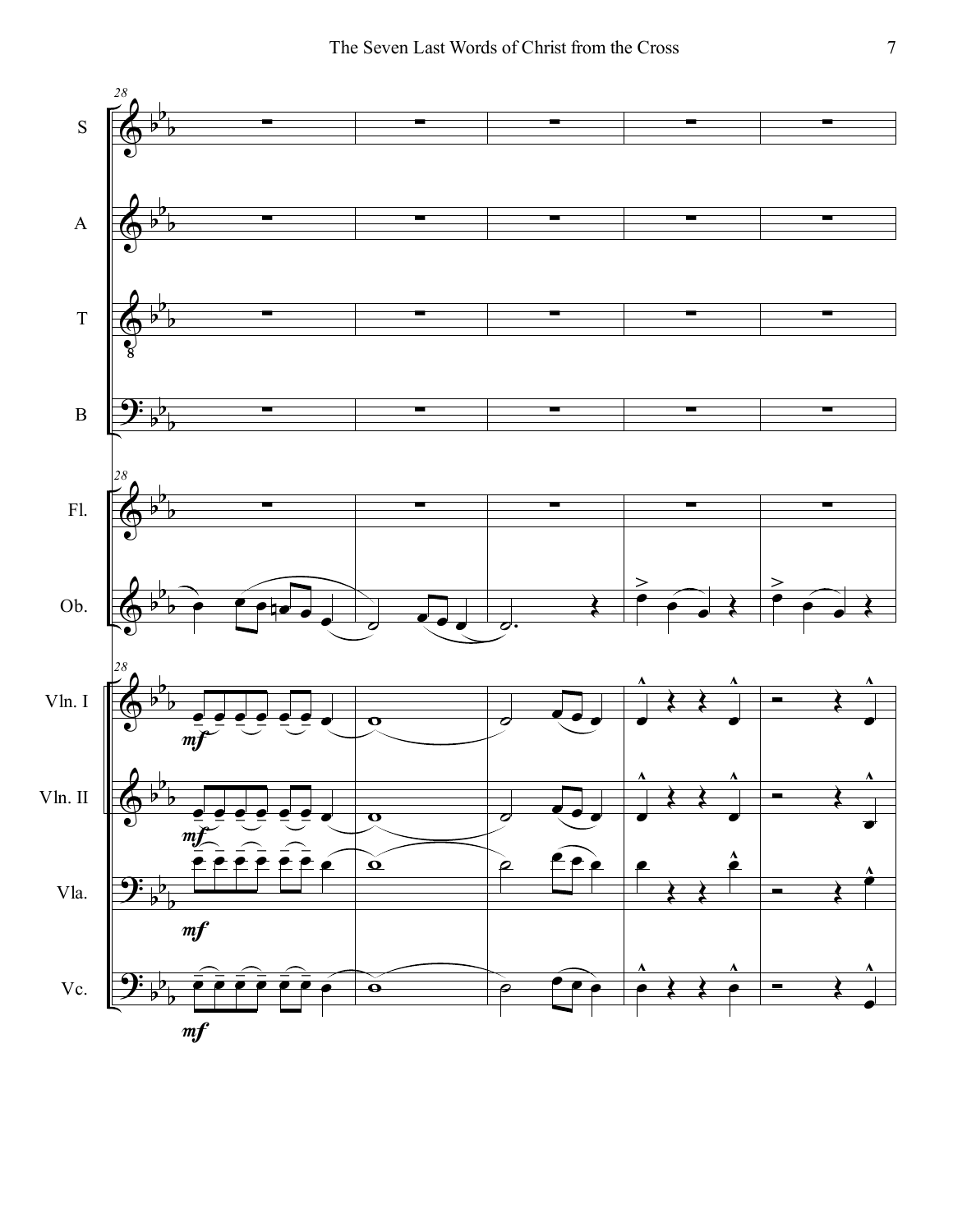

 $\eta p$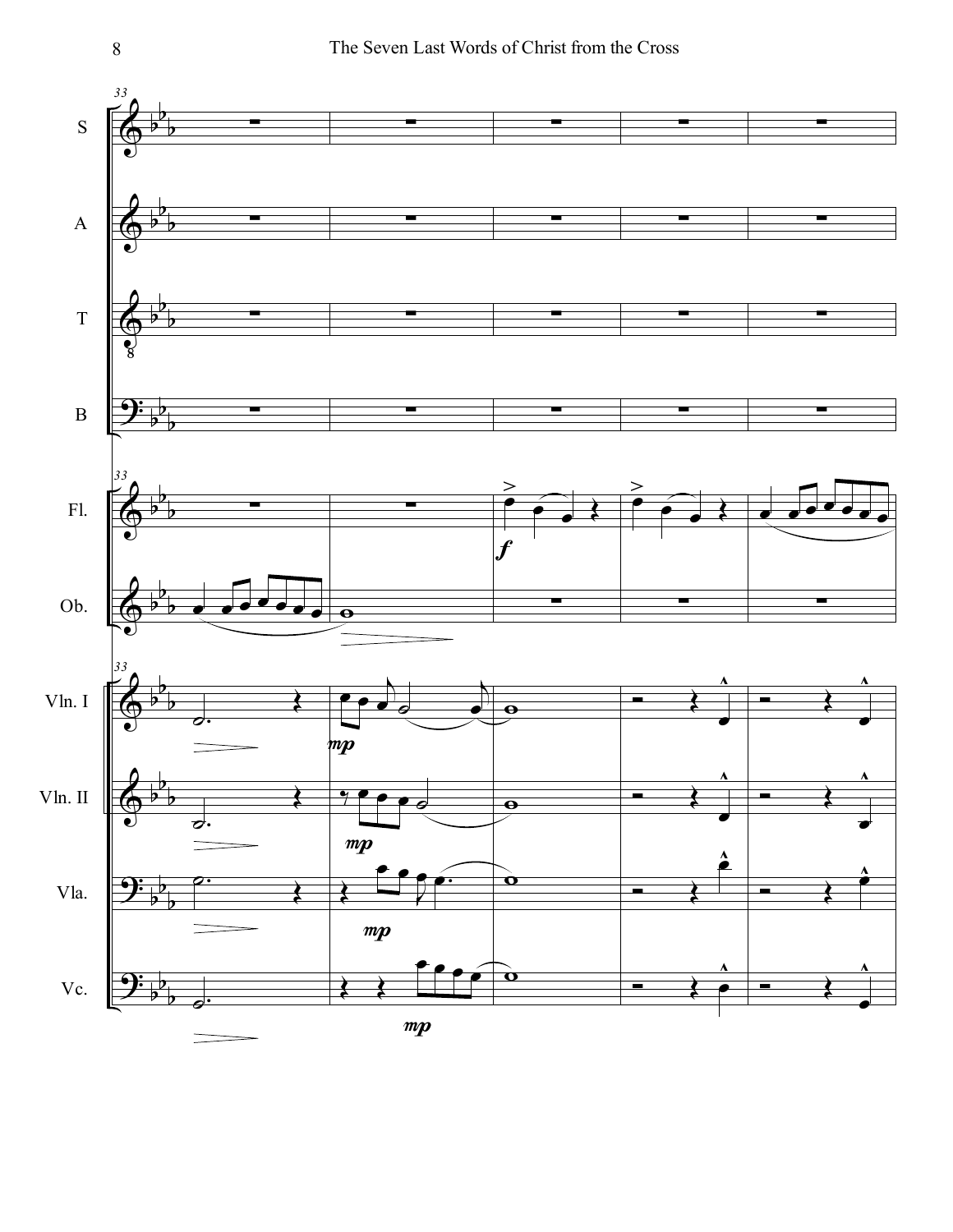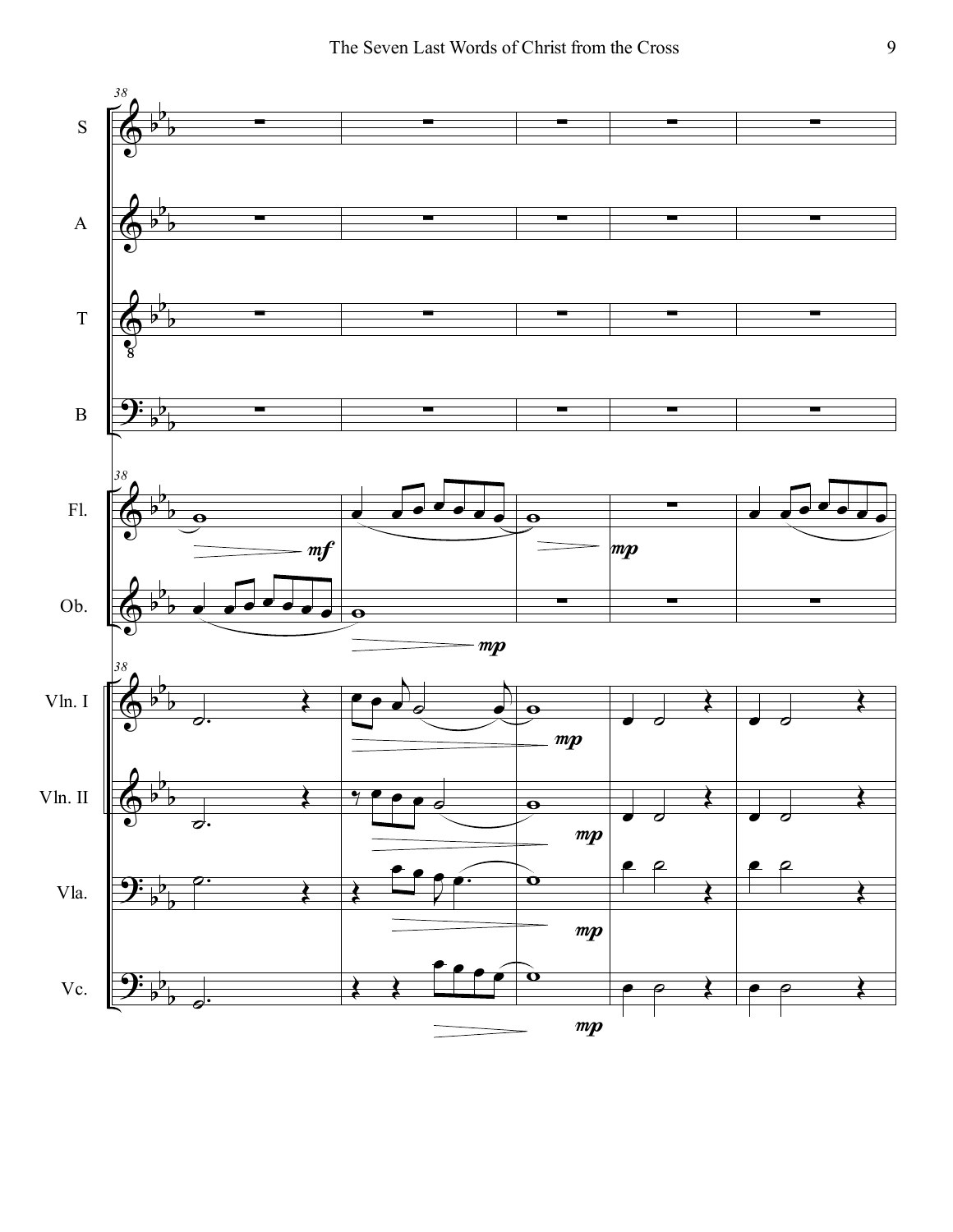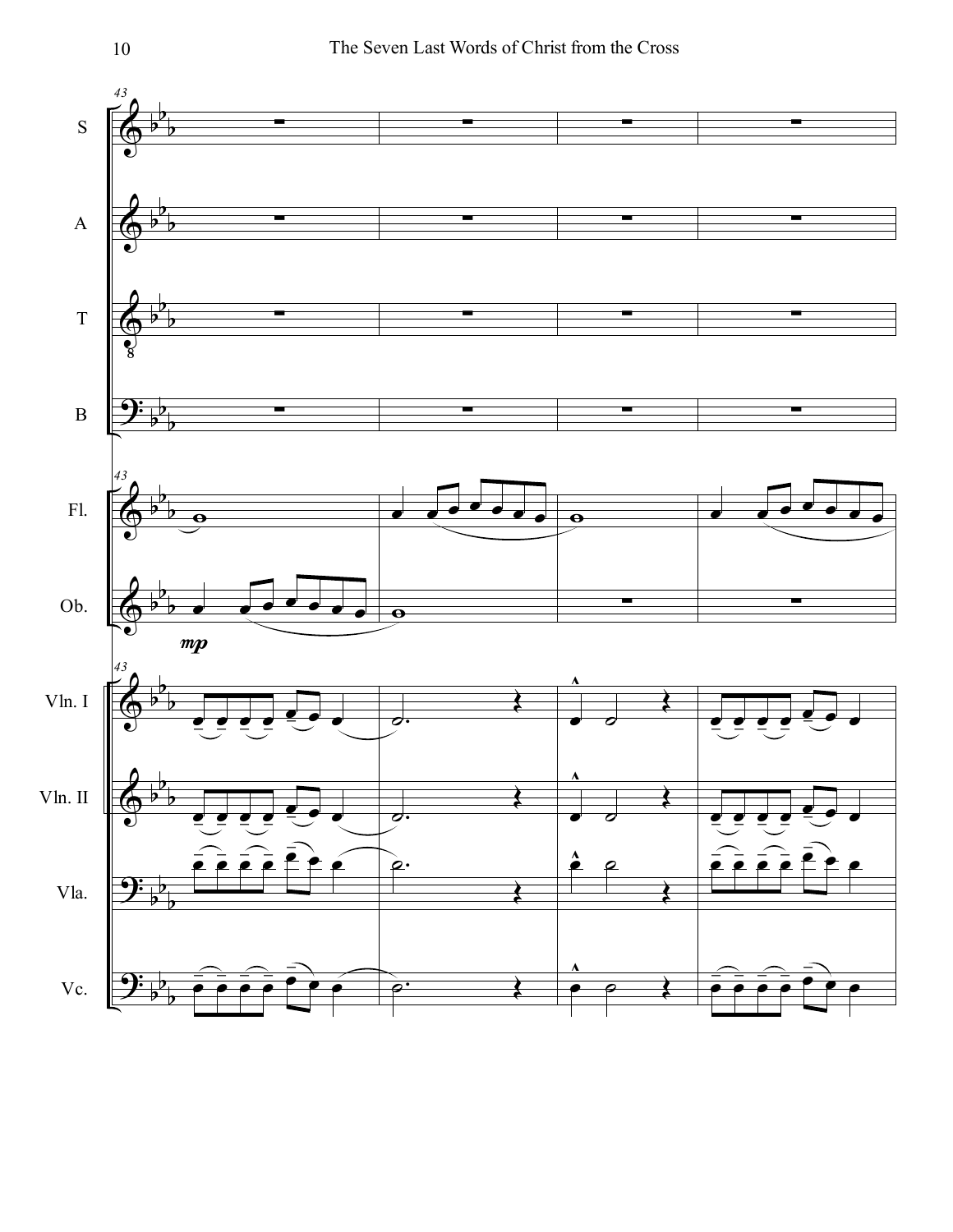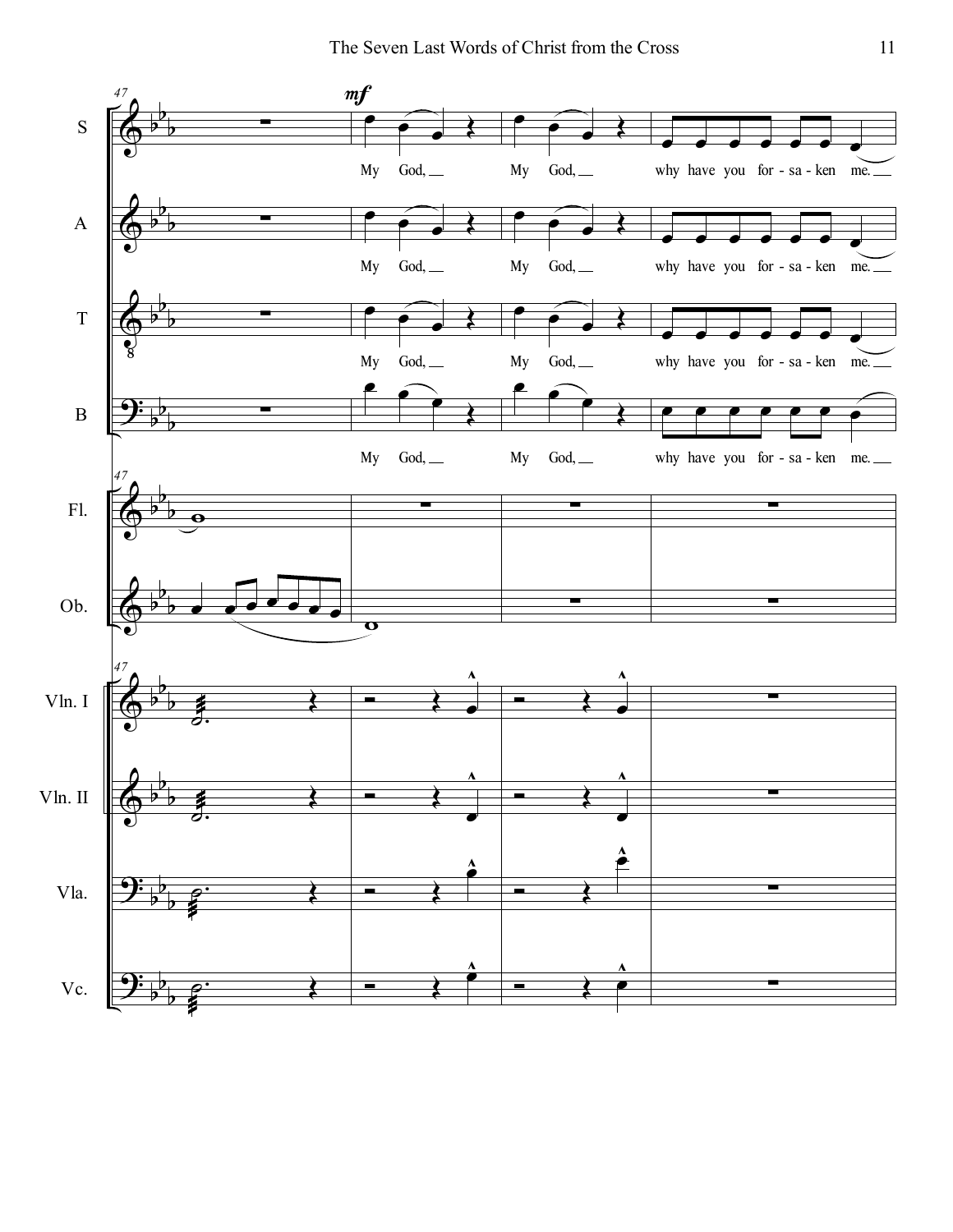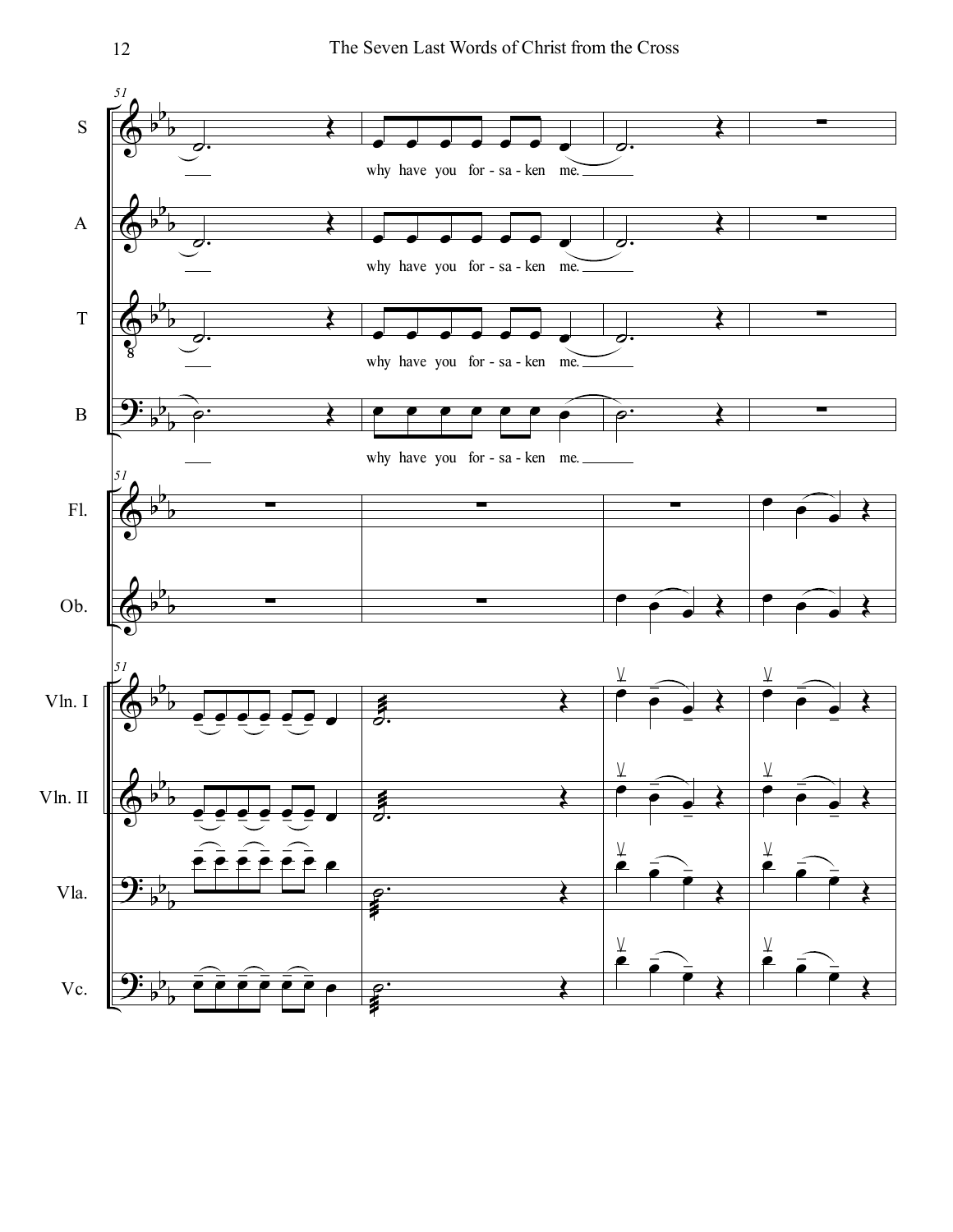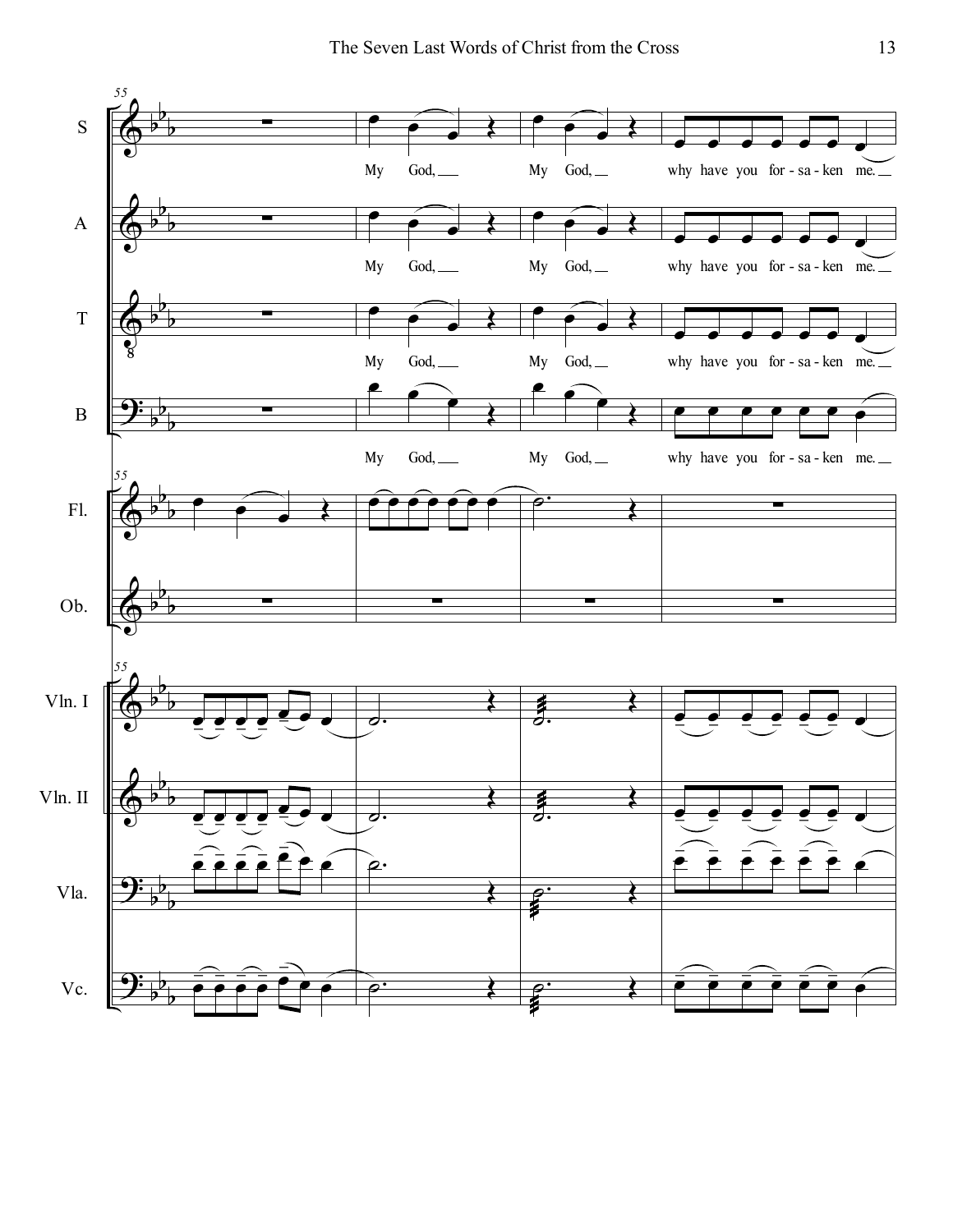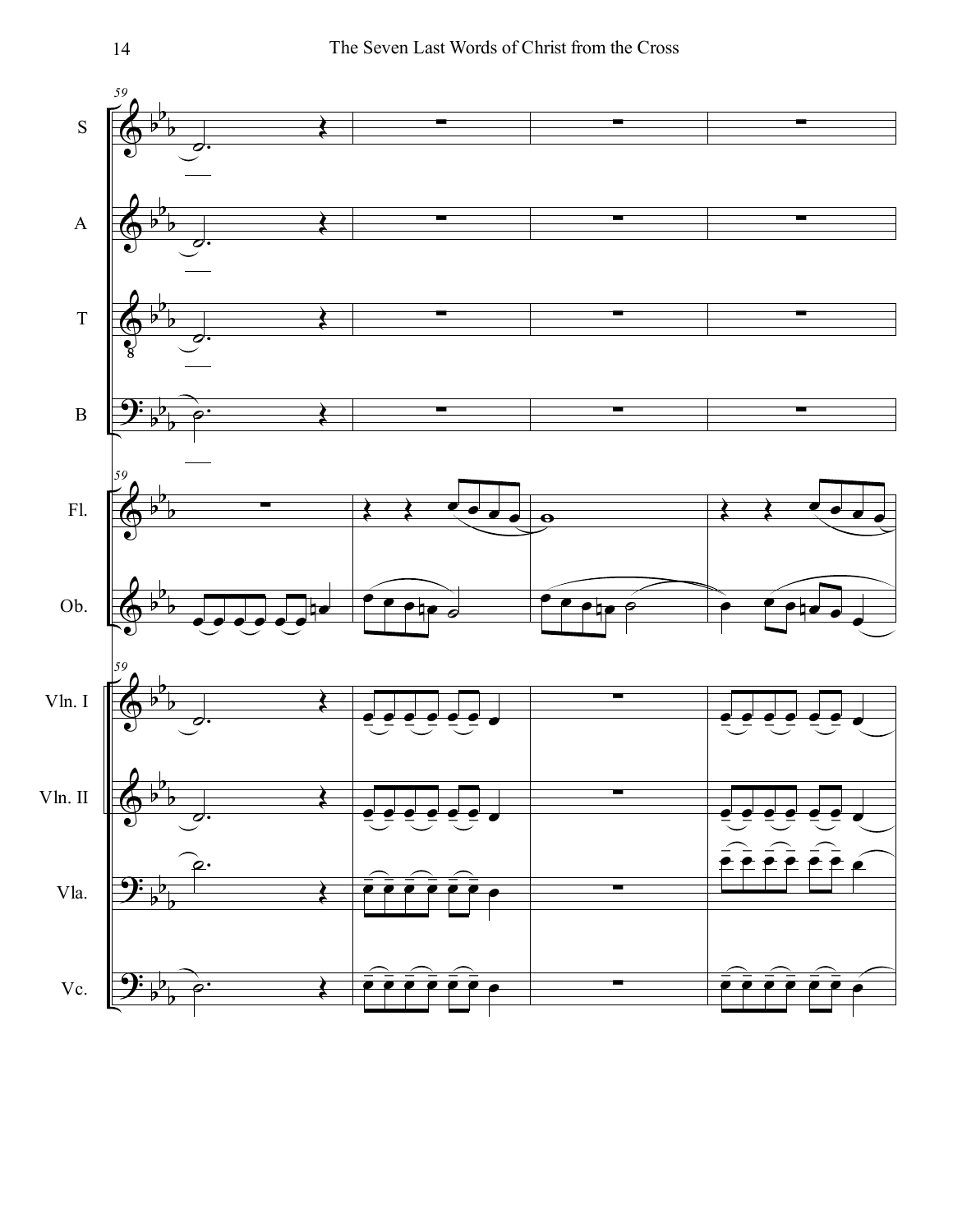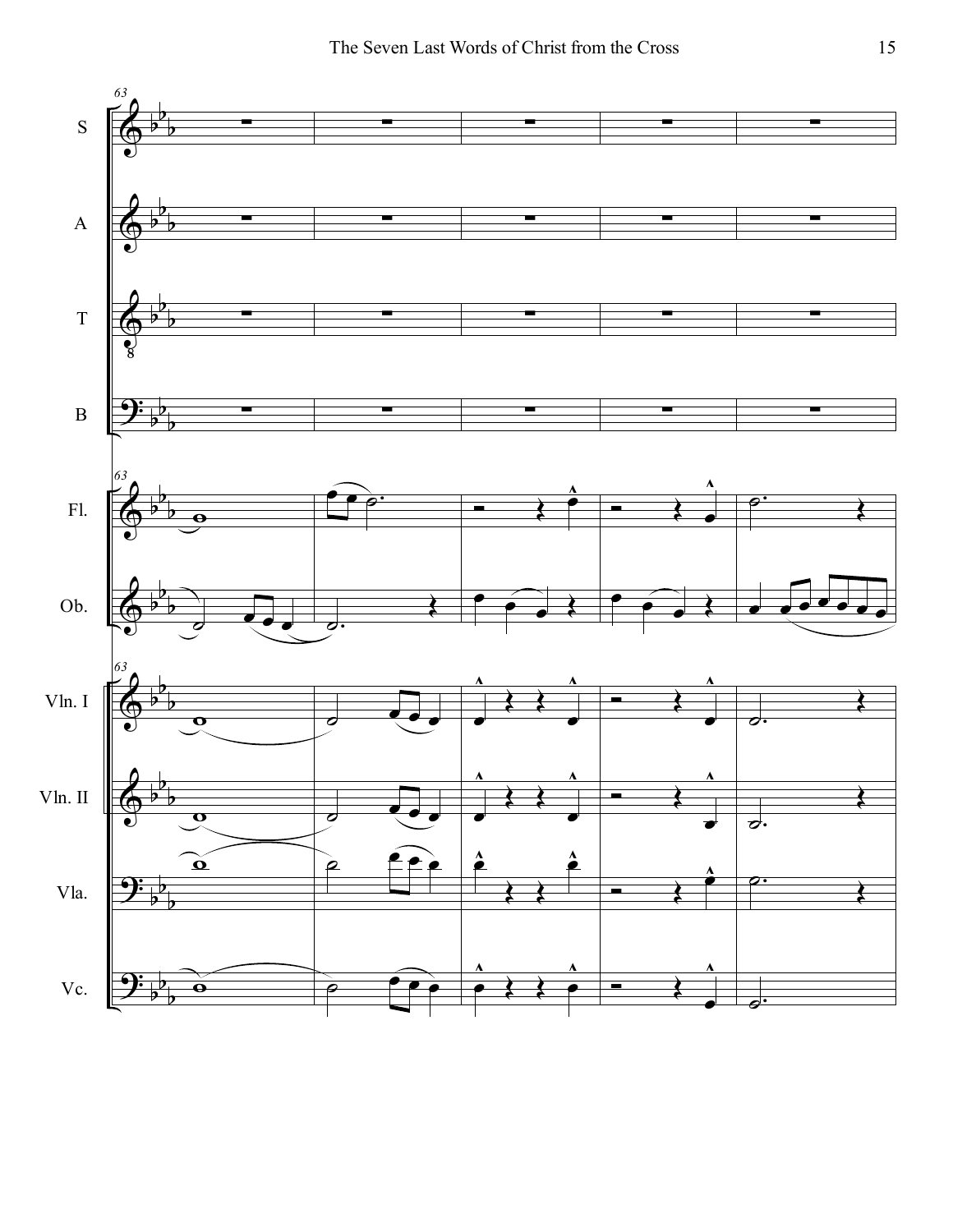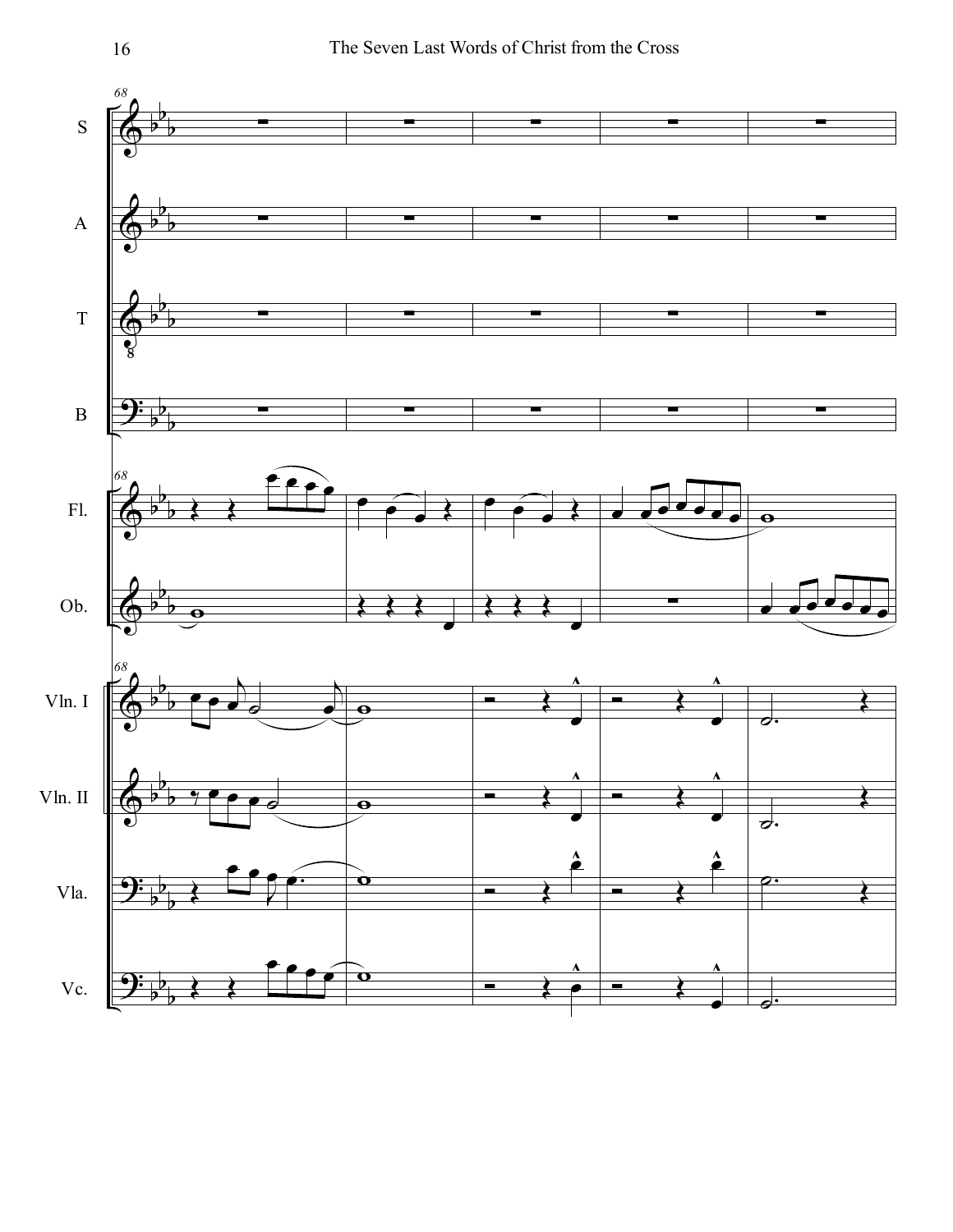